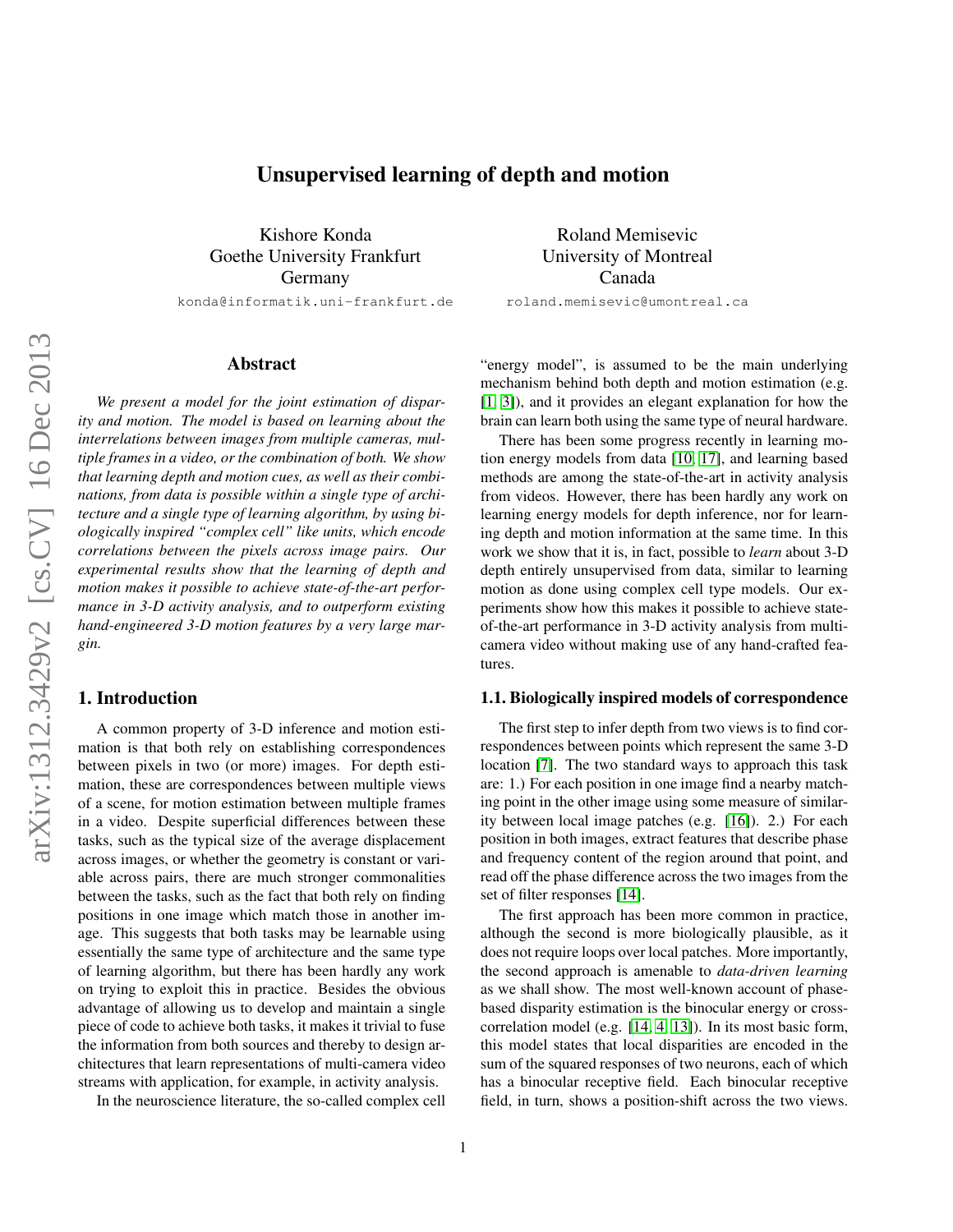Between them the two receptive fields show a quadrature relationship (within each view). It can be shown that the position-shift across the views allows the energy model to encode local disparity, while the quadrature relationship within each view allows it to be independent of the Fourier phase of the local stimulus [\[14,](#page-7-6) [3\]](#page-7-1).

Analogous models, also based on energy or crosscorrelation, have been proposed independently for motion encoding [\[3,](#page-7-1) [2,](#page-7-9) [12\]](#page-7-10). This is not surprising if one considers that motion can be defined as the transformation of a given input over time and disparity as the transformation of the input across multiple views or a stereo pair. If the given input is a set of frames from a time sequence the model encodes motion and when the input is a stereo pair it encodes disparity. It has been proposed that, due to similarity of models for motion and disparity encoding, it should be possible to integrate them [\[14\]](#page-7-6). But to date, there has been no practical exploration of this idea, nor of the *learning* of depth from data.

In this paper we present an approach to learning depth, motion and their combination from data, by using a feature learning architecture based on the energy model. Our approach is based on the view of energy model proposed by [\[9\]](#page-7-11), which shows that the (motion) energy model can be viewed as two independent contributions to motion encoding: 1) the detection of spatio-temporal "synchrony", and 2) the encoding of invariance. [\[9\]](#page-7-11) present an autoencoder model using multiplicative interactions for detection of synchrony, and they show that a pooling layer independently trained on the hidden responses can be used to achieve content invariance. We adopt that approach for the estimation of depth and motion cues, as it gives rise to an efficient single-layer learning algorithm. But there a variety of learning based energy models that one could use instead (e.g.,  $[10, 17]$  $[10, 17]$ .

A description of the synchrony condition and how it can be used for implicit encoding of depth is presented in the next section. Since depth is encoded implicitly in the feature responses of the model, we then show how it is possible to "calibrate" an energy model learned on stereo data using available ground truth data to compute an explicit depth map from this encoding. Since in most applications, the representation of depth is a means to an end not a goal on its own, we then explore a variety of ways to utilize the implicit encoding of depth, as well as motion, using the same approach to learning features. We evaluate and compare several variations of this approach on the Hollywood3D activity recognition dataset [\[6\]](#page-7-12), and we demonstrate that it improves significantly upon the state-of-the-art, using a minimum of hand engineering.

## <span id="page-1-2"></span>2. Depth as a latent variable

The classic energy model (e.g. [\[1,](#page-7-0) [3\]](#page-7-1)) states that we can obtain an estimate of the transformation, P, between two images  $\vec{x}_1$  and  $\vec{x}_2$  by computing a weighted sum over products of filter responses on the images. In particular, if the filters themselves differ by the transformation  $P$ , so that,

<span id="page-1-0"></span>
$$
\vec{w}_2 = P\vec{w}_1 \tag{1}
$$

then the product filter responses will be large for input images for which  $\vec{x}_2 = P \vec{x}_1$  holds, too. This makes it possible to extract motion, if  $\vec{x}_1$  and  $P \vec{x}_2$  denote adjacent frames in a video, and disparity if they denote two patches cropped from the same position of a stereo pair. In most practical situations (for both motion and disparity estimation), the dominant transformation between the images is a *local translation*, in which case the optimal filters are Gabor features and  $P$  is a small phase shift. In early, biologically motivated approaches to estimating displacements, filters have been hand-coded [\[1,](#page-7-0) [3\]](#page-7-1). In the context of motion estimation, various approaches were proposed recently to learning the filters from data (e.g. [\[17,](#page-7-3) [10,](#page-7-2) [11\]](#page-7-13)). While learning has been inefficient due to the vast amounts of image patch pairs required for learning good filters, [\[9\]](#page-7-11) recently presented the "synchrony autoencoder", which learns motion representations more efficiently, using a single-layer autoencoder with multiplicative interactions. We use a similar approach for defining models that learn to encode depth. We shall review that model, as well as show how we can use it for depth and motion estimation in the following section.

## <span id="page-1-1"></span>2.1. Depth across stereo image pairs

Based on the above description, we can define a model based on the synchrony autoencoder (SAE) [\[9\]](#page-7-11) for learning depth representation from stereo pair of images as follows. Assume we are given a set of stereo image pairs,  $\vec{x}, \vec{y} \in \mathbb{R}^N$ . Let  $\mathbf{W}^x, \mathbf{W}^y \in \mathbb{R}^{Q \times N}$  denote the matrices containing Q feature vectors  $\vec{W}_q^x$ ,  $\vec{W}_q^y \in \mathbb{R}^N$ , stacked row-wise.

We define the latent representations  $\vec{f}^x = \mathbf{W}^x \vec{x}$  and  $\vec{f}^y = \mathbf{W}^y \vec{y}$ , which are typically called *factors* in the context of energy models [\[17,](#page-7-3) [11,](#page-7-13) [9\]](#page-7-11). The hidden representation of disparity is then defined as

<span id="page-1-3"></span>
$$
\vec{h} = \sigma(\vec{f}^x \odot \vec{f}^y) \tag{2}
$$

where  $\sigma = (1 + \exp(-x))^{-1}$  is a saturating non-linearity. (We use the logistic sigmoid in this work, but other nonlinearities could be used as well.)

A standard way to train an autoencoder is by minimizing reconstruction error. Since the vector of multiplicative interactions between factors represents the transformation between  $x$  and  $y$ , here we may define the reconstruction of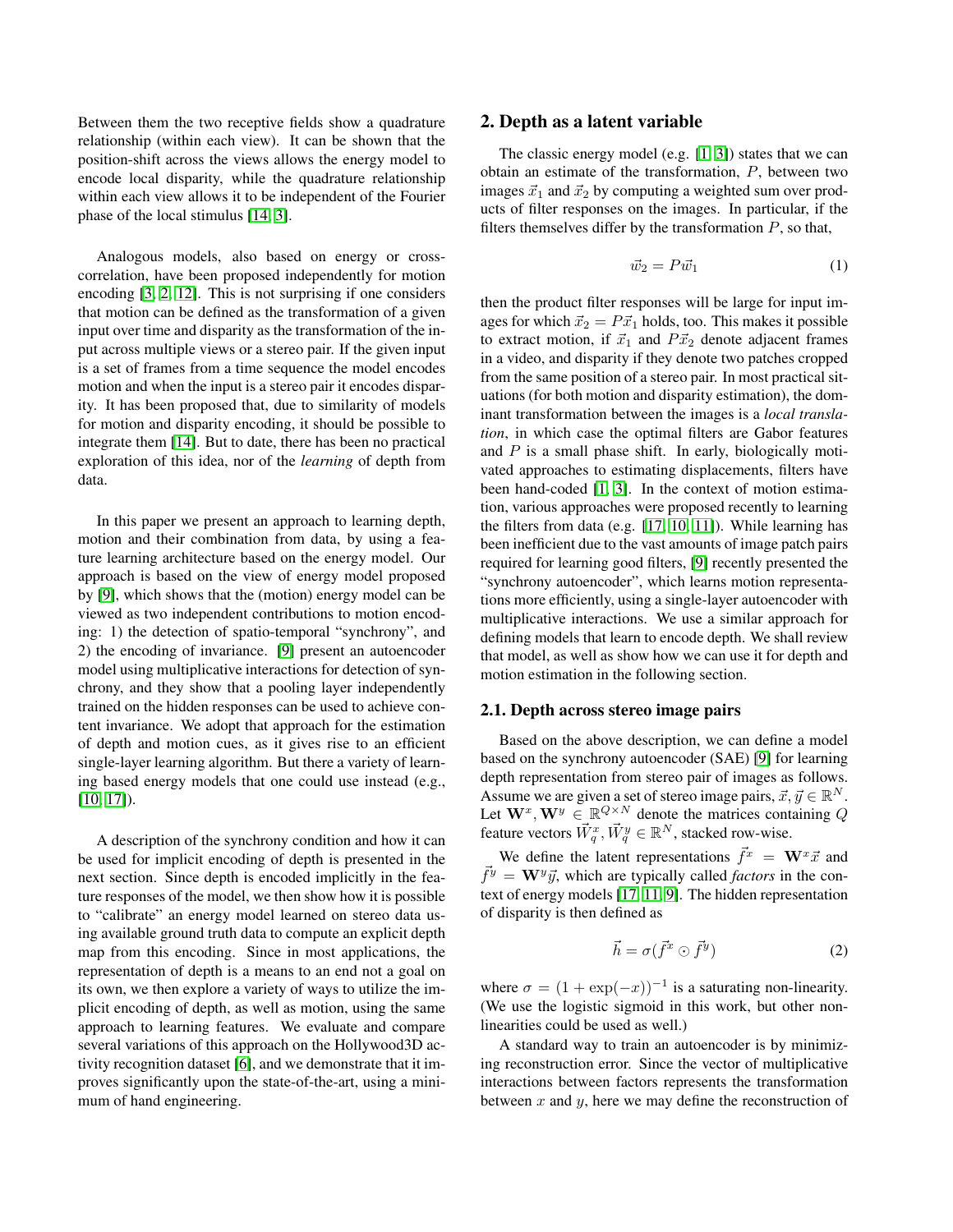

Figure 1: A model encoding the transformation inherent in the image pair  $(\vec{x}, \vec{y})$ .

one input given the other input *and* the transformation as

$$
\hat{x} = (\mathbf{W}^x)^\mathrm{T} (\vec{h} \odot \vec{f}^y) \tag{3}
$$

$$
\hat{y} = (\mathbf{W}^y)^{\mathrm{T}} (\vec{h} \odot \vec{f}^x)
$$
 (4)

Here, we assume an autoencoder with tied weights similar to [\[17,](#page-7-3) [11,](#page-7-13) [9\]](#page-7-11). This allows us to define the reconstruction error the as symmetric squared difference between inputs and their corresponding reconstructions:

<span id="page-2-2"></span>
$$
L((\vec{x}, \vec{y}), (\hat{\vec{x}}, \hat{\vec{y}})) = ||(\vec{x} - \hat{\vec{x}})||^2 + ||(\vec{y} - \hat{\vec{y}})||^2
$$
 (5)

## 2.1.1 Regularization

For extraction of sparse and robust representation we use contraction as regularization [\[15\]](#page-7-14) which amounts to adding the Frobenius norm of the Jacobian of the hiddens with respect to the inputs  $x, y$ .

$$
||J_e(\vec{x}, \vec{y})||_E^2 = \sum_{ij} \left(\frac{\partial h_j(\vec{x}, \vec{y})}{\partial x_i}\right)^2 + \sum_{ij} \left(\frac{\partial h_j(\vec{x}, \vec{y})}{\partial y_i}\right)^2
$$
(6)

Using sigmoid non-linearity the contraction term becomes

<span id="page-2-3"></span>
$$
||J_e(\vec{x}, \vec{y})||_E^2 = \sum_j (h_j(1 - h_j))^2 (f_j^x)^2 \sum_i (W_{ij}^x)^2 + \sum_j (h_j(1 - h_j))^2 (f_j^y)^2 \sum_i (W_{ij}^y)^2
$$
 (7)

Thus the complete objective function employing contractive regularization, using  $\lambda$  as the regularization strength, is

<span id="page-2-0"></span>
$$
\mathcal{J}_C = L((x, y), (\hat{x}, \hat{y})) + \lambda ||J_e(x, y)||_E^2
$$
 (8)

To obtain filters that represent depth we minimize Eq. [8](#page-2-0) for a set of image pairs cropped from identical positions of multiple views of the same scene. It is important to use a patchsize that is large enough to cover the maximal disparity in the data, otherwise the model will not be able to encode the corresponding depth. In contrast to traditional approaches to estimating depth, however, there is no need for rectification, since the model can learn any transformation between the frames not just horizontal shift.

## 2.2. Depth across stereo sequences

In the previous section we described a model for encoding depth across stereo image pairs. We now propose several extensions of this approach to learn representations from stereo sequences not still images. This makes it possible to extract a representation informed by both motion and depth from the sequence. We defer the detailed quantitative evaluation of the approaches to Section [3.](#page-4-0)

## 2.2.1 Encoding depth

Let  $\vec{X}, \vec{Y} \in \mathbb{R}^N$  be the concatenation of T vectorized frames  $\vec{x}_t, \vec{y}_t \in \mathbb{R}^M, t = 1, \dots, T$ , and be defined such that  $(\vec{x}_t, \vec{y}_t)$  are stereo image pairs. Let  $\mathbf{W}^x, \mathbf{W}^y \in \mathbb{R}^{Q \times N}$  denote matrices containing Q feature vector pairs  $\vec{W}_{q}^{x}, \vec{W}_{q}^{y} \in$  $\mathbb{R}^N$  stacked row-wise. Each feature is composed of individual frame features  $\vec{w}_{qt}^x \in \mathbb{R}^M$  each of which spans one frame  $\vec{x}_t$  from the input sequence. Accordingly for the features in  $\mathbf{W}^y$ .

In analogy to the previous section, we can define the factors  $\vec{F}^X = \mathbf{W}^x \vec{X}$  and  $\vec{F}^Y = \mathbf{W}^y \vec{Y}$  corresponding to the sequences  $\vec{X}, \vec{Y}$ . A simple representation of depth may then be defined as

<span id="page-2-1"></span>
$$
H_q^D = \sigma(F_q^x \cdot F_q^y) \tag{9}
$$

The representation  $H_q^D$  will contain products of frame responses  $((\vec{w}_{qt}^x)^T\vec{x}_t)^{\hat{-}} \cdot ((\vec{w}_{qt}^y)^T\vec{y}_t)$  which detect synchrony over stereo pairs encoding depth. It will also contain products across time and position,  $((\vec{w}_{qt}^x)^T \vec{x}_t)$ .  $((\vec{w}_a^y$  $\frac{y}{q(t+i)}$   $\left(\frac{y}{y_{t+i}}\right)$ , which will weakly encode motion as well. In other words, motion is encoded indirectly by this model, by computing products of responses at different times across cameras. We shall refer to this model as SAE-D for "depth encoding synchrony autoencoder" in the following.

#### 2.2.2 Encoding motion

For analyzing the effect of encoding motion vs. depth on the classification of sequences, we can define a hidden representation which employs only a single stereo sequence as follows. Let  $\vec{X} = \vec{Y}$  represent a single camera channel from the stereo sequence. If we tie the weight matrices  $\mathbf{W}^x$ ,  $\mathbf{W}^y$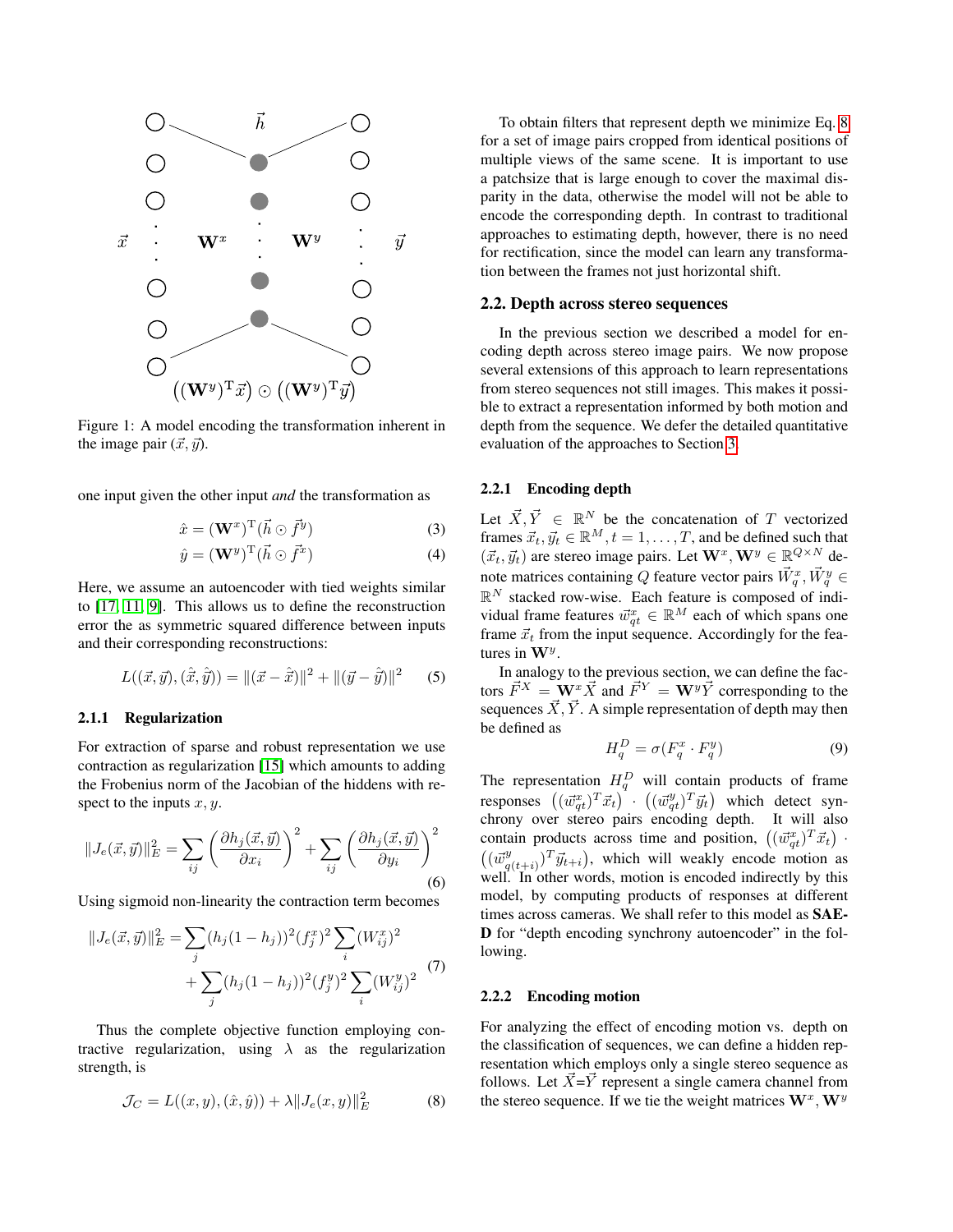to be identical as well, Eq. [9](#page-2-1) may be rewritten

$$
H_q^M = \sigma((F_q^x)^2) \tag{10}
$$

Since  $F_q^x$  is the sum over individual frame filter responses, its square, by the binomial identity, will contain products of individual frame responses across time  $((\vec{w}_{qt}^x)^T \vec{x}_t)$ .  $((\vec{w}_{q(t+i)}^x)^T \vec{x}_{t+i})$  as well as the squares of filter responses on individual frames.  $H_q^M$  will therefore take on a large value only for those filters which match all indvidual frames, which implies that they will jointly satisfy Eq. [1.](#page-1-0) This observation is the basis for the well-known equivalence between the energy model and the cross-correlation model (see, for example, [\[3,](#page-7-1) [12,](#page-7-10) [9\]](#page-7-11)).

Thus, in this case synchrony is detected over time, encoding the motion present in the input sequence. In analogy to the previous section, the encoding of motion will be weakly related to depth in the scene, as well, because depth and motion tend to be correlated. Any camera motion, for example, may be viewed as providing multiple views of a single scene, thereby implicitly containing information about depth (a fact that is exploited in structurefrom-motion approaches). However, due to the absence of camera motion which is *consistent* across the dataset, as well as the presence of a multitude of object motions, the depth information will only be weakly present in any encoding of motion. We shall call this model for representing motion SAE-M in the following. The model is equivalent to the SAE defined in [\[9\]](#page-7-11) for encoding motion from a singlechannel video.

#### 2.2.3 Multiview disparity

To obtain an explicit encoding of both depth and motion, we require the detection of synchrony both across time and across stereo-pairs. One way to obtain such a representation in practice is to combine the representations defined in the previous two sections, for example, by using their average or concatenation.

As a third alternative, we propose defining a joint representation by including products of frame responses across both time and stereo-pairs. Recall that the square of the sum over frame-wise filter responses contains within-channel motion information. We suggest obtaining an estimate of the across-channel disparity information by defining the hidden unit response as the product over theses squares. This allows us to extract information about disparity from the relation between the temporal evolutions of the complete video sequence, rather than between feature positions across single frames. To this end, we define the hidden representation

<span id="page-3-0"></span>
$$
H_q^{MD} = \sigma((F_q^x)^2 \cdot (F_q^y)^2)
$$
 (11)

The representation  $H_q^{MD}$  may be written as  $\left(\sum (\vec{w}_{qt}^x)^T \vec{x}_t\right)^2 \cdot \left(\sum (\vec{w}_{qt}^y)^T \vec{y}_t\right)^2$ , and it may be thought of

<span id="page-3-1"></span>

Figure 2: Filters learned on stereo patch pairs from the KITTI dataset.

as a "multi-view" or "motion-based" estimate of disparity. We call a model based on this representation of disparity SAE-MD in the following.

#### 2.3. Learning

For the models described above the decoder and reconstruction cost can be derived to be similar to that of stereopair model in Section [2.1.](#page-1-1) In particular, the reconstruction error and contraction cost for the models SAE-D and SAE-M can be derived by replacing the corresponding parameters of Equations [5](#page-2-2) and [7.](#page-2-3) For the SAE-D model this amounts to replacing frames  $\vec{x}, \vec{y}$  with sequences  $\vec{X}, \vec{Y}$ , and for the SAE-M model to further substituting  $\vec{X}$  for  $\vec{Y}$ .

For the SAE-MD model, we found the contraction cost to be unstable due to presence of higher exponents in the hidden representation. Because of this, we use the trained weights from the SAE-D model and during inference use the representation from Equation [11.](#page-3-0) Alternatively it may be possible to train the model using a denoising criterion instead of contraction for regularization.

#### <span id="page-3-2"></span>2.4. Interest point detector

Hand-crafted image, motion or 4-D descriptors are typically accompanied by corresponding interest point detectors. Since they reduce the number of positions to extract representations from, they have been shown to improve efficiency and performance, for example, in bag-of-features based recognition pipelines.

For a learned representation that is based on the linear projection of image patches, it is possible to define a default interest point operator, by using norm-thresholding of feature activations (see, for example, [\[10\]](#page-7-2)). It can be motivated by the observation that norms of relevant features will be higher at edge and motion locations than at homogeneous or static locations [\[8\]](#page-7-15). Norm thresholding interest point detection amounts to simply discarding features H with norm  $|H|_1 < \delta$ . The value of  $\delta$  may be chosen based on the mean norm of the features in the training set.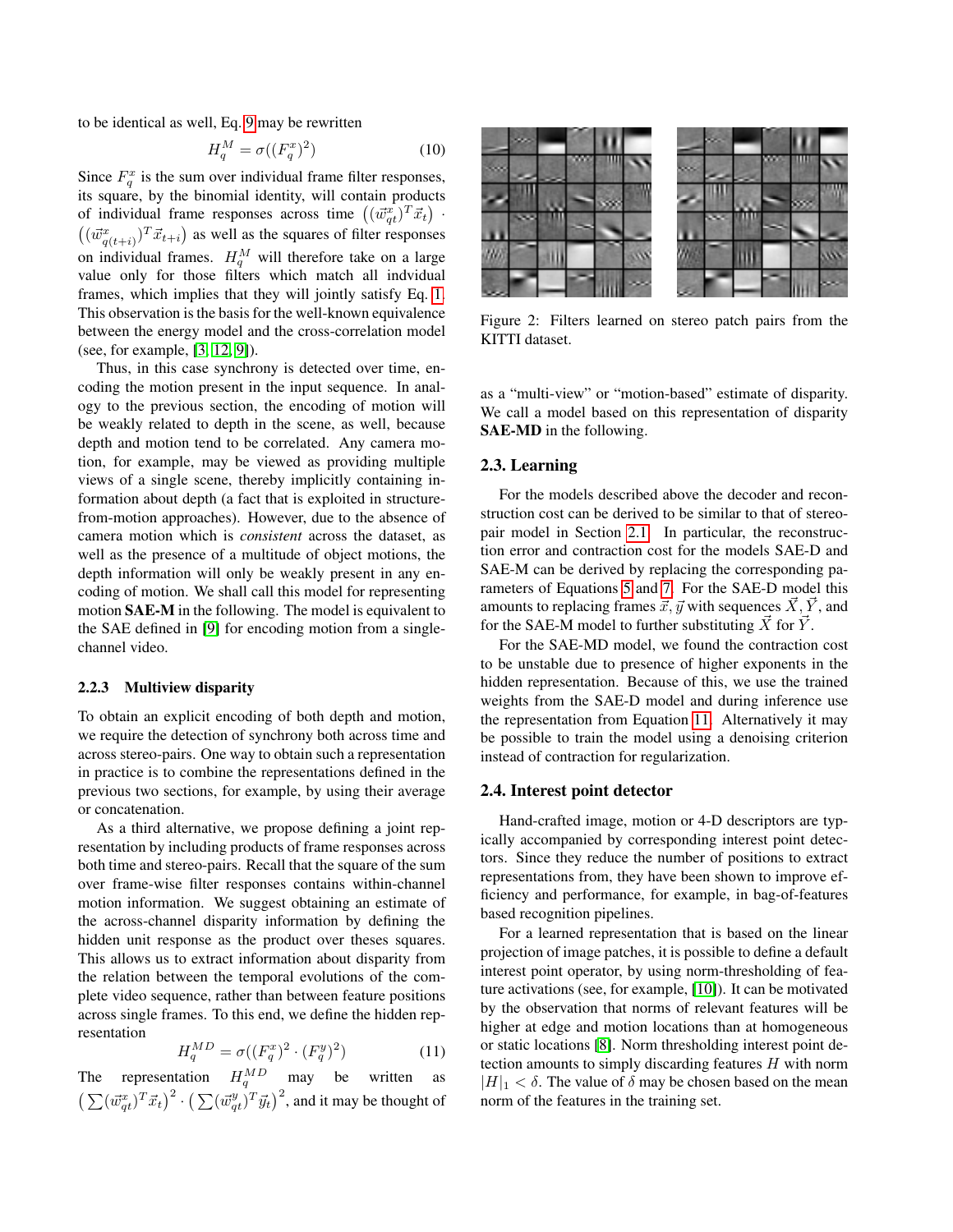## <span id="page-4-0"></span>3. Experiments

## 3.1. Learning depth from image pairs

It has been well-known that energy and cross-correlation models with hand-crafted Gabor features are able to extract depth information from random-dot stereograms (e.g., [\[14\]](#page-7-6)). In order to test whether depth information can be extracted in more realistic settings and using features that are learned from data, as proposed in Section [2,](#page-1-2) we first conducted an experiment where a depth map is estimated given a stereo image pair. For this experiment we use stereo images from the KITTI stereo/flow benchmark [\[5\]](#page-7-16). The dataset consists of 194 training image pairs and 195 test image pairs. For the training image pairs corresponding ground truth depth is provided. Since the ground truth is captured by means of a Velodyne sensor which is calibrated with the stereo pair it is only provided for approximately 30% of their image pixels. We down-sampled the images from a resolution of  $1226 \times 370$  pixels to  $300 \times 100$  pixels, so that the local shift between image pairs falls within the local patch size, which is a crucial requirement for models using local phase matching for disparity computation as discussed in Section [2.](#page-1-2)

We trained the stereo-pair model described in Section [2.1](#page-1-1) (Eq. [2\)](#page-1-3) on patch pairs cropped from the training set. Each patch is of size  $16 \times 16$  pixels and the total number of training samples is 100, 000. The patches used for learning the filters are cropped only from regions of images where corresponding depth information is available.

Some learned filters are shown in Figure [2.](#page-3-1) The figure shows that filters are localized, Gabor-like and span a wide range of frequencies and positions. Since cameras are parallel the filters learned predominantly horizontal shifts.

To test if we can extract depth information from the learned hidden representation, we trained a logistic regression classifier using the available ground truth as the output data. To this end, we generate labels by taking the mean over non-zero pixel intensities of corresponding patches from the ground truth, which we then quantize into 25 bins. After training the classifier, estimation of depth for a given stereo pair involves dense sampling of patch pairs followed by feature computation and prediction by the classifier.

A sample stereo image pair and the learned depth map is shown in Figure [3.](#page-4-1) In the figure, each predicted depth label is one pixel of the estimated depth map. An artifact of this depth estimation procedure is that object boundaries are expanded over their actual size due to the patch size used in the model. It can be also observed that the depth for featureless regions like sky and plane surfaces is less accurate than in feature rich regions, because the model cannot detect any shift in those cases.

This is true, of course, for any disparity estimation scheme based on local region information, and when the

<span id="page-4-1"></span>

(a) Left image



(b) Right image

<span id="page-4-2"></span>

(c) Depth Map



(d) Depth map masked using interest points

Figure 3: Stereo image pair and estimated depth maps. Depth map scale ranges from 1 (Far, shown as black) to 25 (Near, shown as white).

goal is an explicit depth map, one should use a Markov Random Field or similar approach to cleaning up the obtained depth map. In the event where one is not interested in an exact depth map, but rather in depth cues to help make predictions that merely *depend* on depth (similar to the bagof-features approach taken typically in motion estimation), a possible alternative is the use of an interest point detector as explained in Section [2.4.](#page-3-2) Figure [3c](#page-4-2) shows an example of an estimated depth map with interest points, and it shows that norm thresholding masks out most of the regions predominantly homogeneous regions in the image.

In general, we thus observe that it is possible to infer depth information from the filter responses defined in Section [2,](#page-1-2) even if the information comes in the form of noisy cues, similar to most common estimates of motion, rather than in the form of a clean depth map. We shall discuss an approach to exploiting this information in a bag-of-features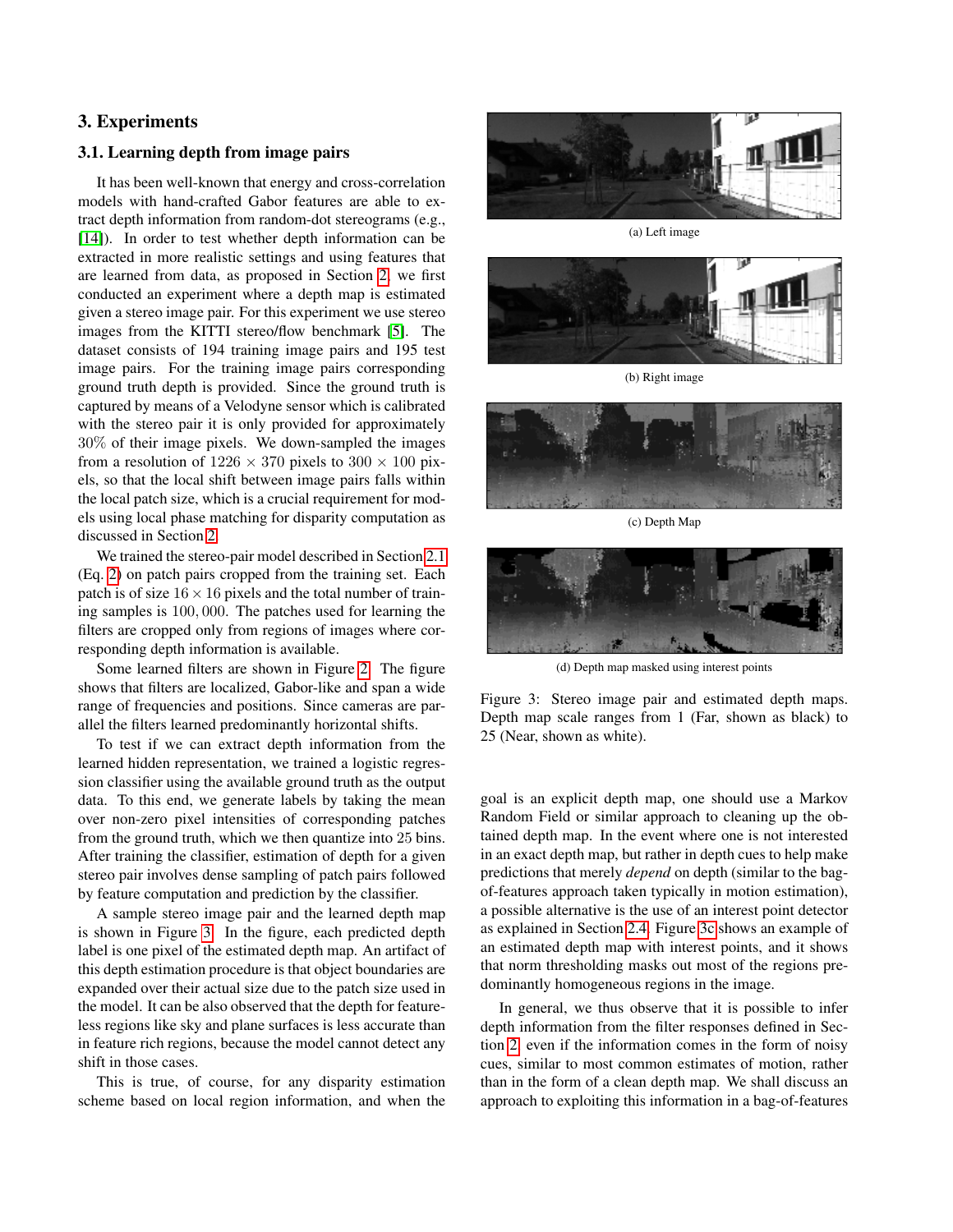# <span id="page-5-0"></span> $W_q^X$  $W_q^Y$

Figure 4: Example of a filter pair learned on sequences by the SAE-D model from the Hollywood3D dataset.

pipeline for activity recognition in the next section.

## 3.2. Activity Recognition

We evaluate the effect of implicit depth encoding on the task of activity recognition, using the Hollywood3D dataset introduced by [\[6\]](#page-7-12). The dataset consists of stereo video sequences along with computed depth videos. The videos are of 14 different categories with 643 videos for training and 302 for testing. The different categories are 'Run', 'Punch', 'Kick', 'Shoot', 'Eat', 'Drive', 'UsePhone', 'Kiss', 'Hug', 'StandUp', 'SitDown', 'Swim', 'Dance' and 'NoAction'. The videos are downsampled spatially from size of  $1920 \times 1080$  to  $320 \times 240$ . Models are trained on PCA whitened spatio-temporal block pairs with each block of size  $10 \times 16 \times 16$ . 300, 000 samples are used for training and the number of hidden units is fixed for all models to 300. A sample feature pair learned by the SAE-D model is shown in Figure [4.](#page-5-0) Each filter in the pair spans ten frames. The filters are again Gabor-like and show a continuous phase shift through time, and another phase shift across camera views.

For the quantitative evaluation, we use the framework presented by [\[6\]](#page-7-12). After performing feature extraction, we perform K-means vector quantization followed by a multiclass SVM with RBF kernel for classification. A flow diagram of the pipeline is visualized in Figure [6.](#page-6-0)

Feature are extracted using a convolutional architecture similar to that presented in [\[9,](#page-7-11) [10\]](#page-7-2). Super block pairs of size  $14 \times 20 \times 20$  pixels each are cropped densely with stride (7, 10) in time and space, respectively, from the stereo video pairs. From the super blocks, sub-blocks of the same size as the training block size ( $10 \times 16 \times 16$  pixels) are cropped with stride  $(4, 4)$ , resulting in 8 sub-blocks per super block.

We first compute the feature vector for each stereo subblock pair. We then concatenate feature vectors corresponding to the sub-blocks of a super block and reduce their dimensionality using PCA. This procedure, using the SAE-D model as an example, is visualized in Figure [5.](#page-5-1) The number of words for K-means vector quantization is set to 3000.

Our main goal in these experiments is to evaluate the impact of the implicit depth encoding in the task of activity recognition. We compare a variety of settings to this end. In experiment 1, the SAE-D is used for feature extraction. As we discussed in Section [2](#page-1-2) the SAE-D primarily encodes

<span id="page-5-1"></span>

Figure 5: Feature extraction framework using the SAE-D model.

depth. Experiment 2 uses the SAE-M for feature extraction with only one of the stereo channels as input. Experiment 3 employs the SAE-MD for features extraction, and is thus based on a representation that integrates across-frame and across-channel correlations. In Experiment 4 we test two alternative ways of integrating depth and motion information, by combining the representations from two separately trained SAE-D and SAE-M models. The first, which we call SAE-MD(Ct), amounts to concatenating the representations from SAE-D and SAE-M as features. The other, SAE-MD(Av), amounts to computing the average precision using the mean over confidences from experiments 1 and 2. Thus it amounts to averaging the classification decisions of two separate classification pipelines (one based primarily on depth, and the other based primarily on motion).

Each configuration is evaluated by computing the average precision and the correct-classification rates. The results are reported in Tables [1](#page-7-17) and [2.](#page-6-1) We repeated the experiments using the norm-thresholding interest point detector described in Section [2.4.](#page-3-2)

From the results it can be observed that the combination of motion and depth cues performs better than using individual cues. All results, including the motion-only, the depth-only and the combination models, outperform all existing models, based on hand-crafted representations, by a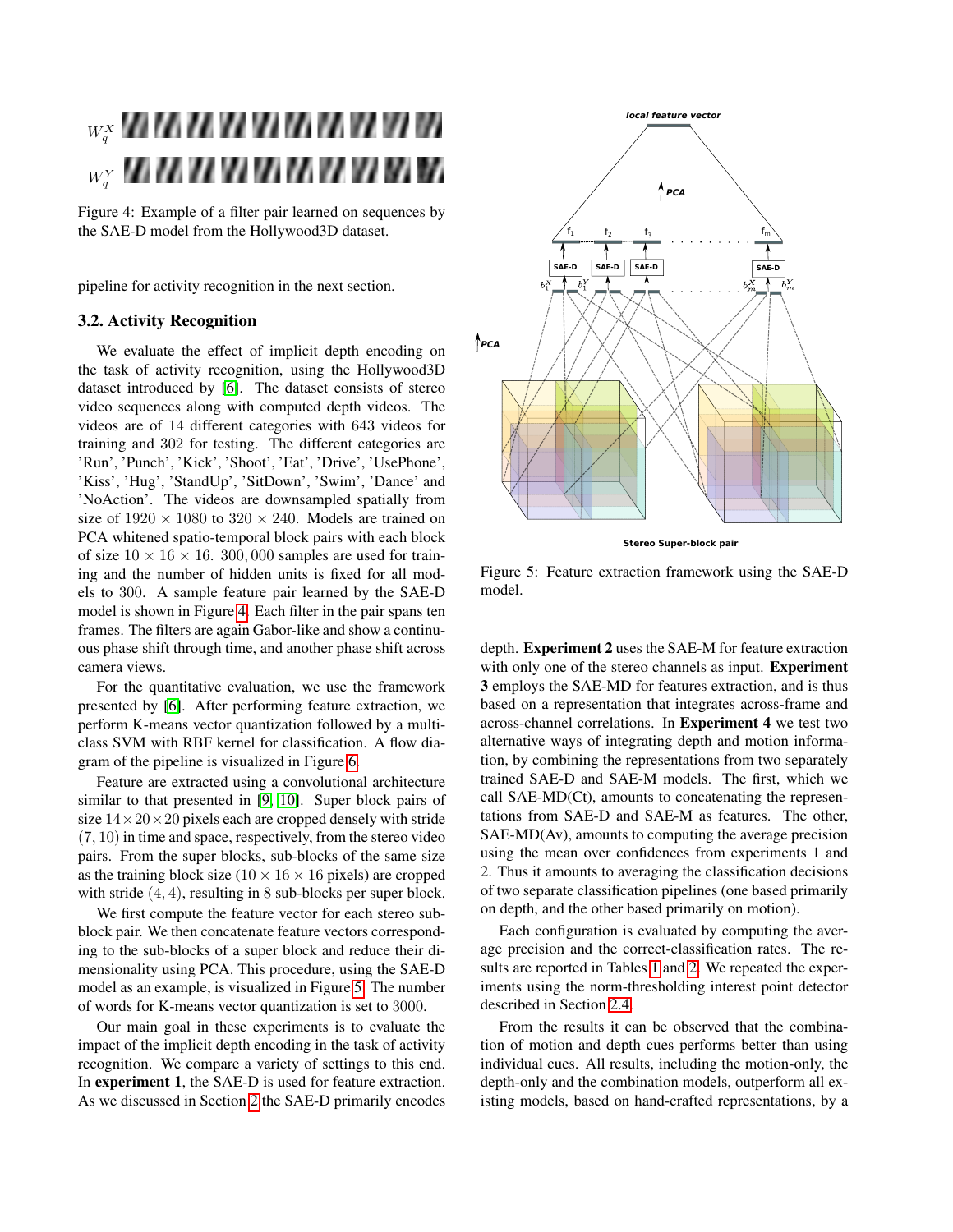<span id="page-6-0"></span>

Figure 6: Flow diagram of the classification pipeline.

very large margin, and they are to the best of our knowledge the best reported results on this task to date.

It has been observed in the past that learning based features tend to outperform more traditional features, like SIFT, in object recognition tasks and, more recently and by a larger margin, in motion analysis tasks as compared to spatio-temporal variations of SIFT (e.g., [\[10,](#page-7-2) [17,](#page-7-3) [9\]](#page-7-11)). This observation is confirmed in this 4-D dataset, where it seems to be even more pronounced.

We can also observe that models using interest points (cf., Section [2.4\)](#page-3-2) provide an additional consistent (albeit smaller) improvement over those that do not. Furthermore, the use of depth information provides an edge over motiononly models. Interestingly, the overall effect of the various variations of the model differ heavily across action class, which can be seen in Table [1.](#page-7-17) For example, the AP for classes Run, Kick, Shoot and Eat are the highest when using primarily depth features for classification; NoAction and Kiss have best AP when using just motion features; and the AP for all the other classes is the highest when combining depth and motion features. This can be due to multiple reasons, and it is likely related to the average depth variation within the activity class. A detailed analysis of which type of information is the most useful for which type of activity class is an interesting direction for future work.

A well-known and popular "recipe" to improve performance in learning tasks has been to base classification decisions on the combination of multiple different models, each of which utilizes a different type of feature. While this recipe often works well in practice, the main challenge to make it work is to develop models which are sufficiently *different* from one another, so they yield a sufficiently large reduction of variance. Utilizing the combination of depth and motion cues may be viewed in this context also as a way to extract cues from video data which are different, since they represent very different properties of the environment.

## 4. Discussion

Most current practical work on stereopsis focuses on extracting dense depth-maps using MRFs. Potential reasons

<span id="page-6-1"></span>

| <b>Method</b>    | <b>Interest points</b> | АP    | <b>CC</b> Rate |  |
|------------------|------------------------|-------|----------------|--|
| SAE-M            | None                   | 24.31 | 29.61          |  |
| <b>SAE-MD</b>    | None                   | 24.69 | 29.47          |  |
| SAE-D            | None                   | 23.53 | 26.82          |  |
| SAE-M            | $N-Th$                 | 24.61 | 31.79          |  |
| <b>SAE-MD</b>    | $N-Th$                 | 25.14 | 30.46          |  |
| SAE-D            | $N-Th$                 | 24.05 | 26.49          |  |
| $SAE-MD(Ct)$     | $N-Th$                 | 24.45 | 29.47          |  |
| SAE-MD(Av)       | $N-Th$                 | 26.11 | 30.13          |  |
| HoG/Hof/HoDG [6] | 3.5D <sub>Ha</sub>     | 14.1  | 21.8           |  |
| $RMD-4D[6]$      | 3D-Ha                  | 15.0  | 15.9           |  |

Table 2: Correct classification rate and average precision.

for biology to take a different route might be that (a) depth via deep learning makes it possible to use the exact same learning algorithm for depth inference that is also used to recognize objects and motion; (b) a simple depth cue, as given by a feature vector,  $H$ , is often entirely sufficient to take swift vital decisions, such as to dodge an approaching object; (c) learning depth inference from data allows for feed-forward depth perception, and thus to avoid the need for a complicated and brittle pipeline, which involves rectification, hypothesis generation, and robustification using RANSAC [\[7\]](#page-7-4).

In this paper we showed how unsupervised feature learning may be used to mimic this way of extracting depth cues from image pairs, and that learning joint representations of motion and depth within a single type of architecture and a single type of learning rule can achieve state-of-the-art performance in a 3-D activity recognition task. Our work is to the best of our knowledge the first published work that shows that deep learning approaches, which have hitherto been shown to work well in object and motion recognition tasks, are also applicable in the domain of depth inference, or more generally to 3-D vision.